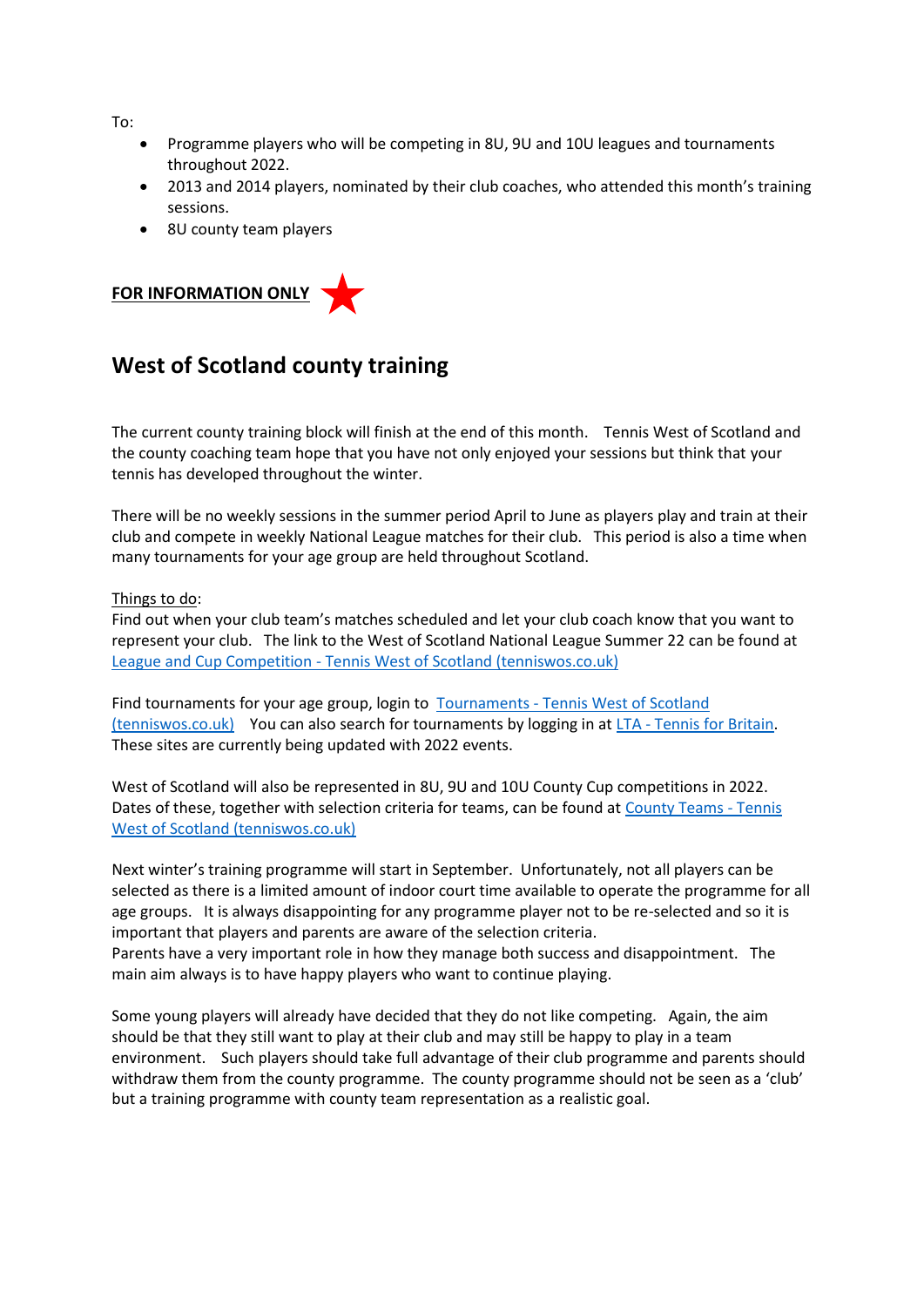| Year of      | <b>Selection criteria</b>                               |                          | <b>Provisional plans for</b>               |
|--------------|---------------------------------------------------------|--------------------------|--------------------------------------------|
| <b>Birth</b> |                                                         |                          | 2022-23                                    |
| 2014 &       | Players are selected through                            | Players are encouraged   | A Wednesday 4:30 -                         |
| 2015         | being nominated by club                                 | to compete as            | 6:00 session at                            |
|              | coaches to attend 'fun'                                 | regularly as possible at | Scotstoun Leisure                          |
|              | sessions where players have                             | club and local           | Centre starting in                         |
|              | demonstrated skills and                                 | competitions.            | September.                                 |
|              | potential talent.                                       |                          | Invitations to selected                    |
|              |                                                         |                          | players issued by 8 <sup>th</sup>          |
|              |                                                         |                          | August.                                    |
| 2013         | Players have competed                                   | Match results in these   | A Wednesday 6:00 -                         |
|              | regularly from September                                | competitions will be     | 8:00 session at                            |
|              | 2021 to June 2022 and                                   | noted.                   | Scotstoun Leisure                          |
|              | achieved 'recent form' points.                          |                          | Centre starting in                         |
|              | Players have represented their                          |                          | September.                                 |
|              | club in West of Scotland<br>National Winter & Summer    |                          | Invitations to selected                    |
|              |                                                         |                          | players issued by 8 <sup>th</sup>          |
|              | League matches and<br>participated successfully in      |                          | August.<br>If no communication             |
|              | some local and national                                 |                          | has been received by                       |
|              | competitions including the                              |                          | this date, players                         |
|              | West of Scotland Junior                                 |                          | should ensure that their                   |
|              | Tournament in June.                                     |                          | club can offer them a                      |
|              |                                                         |                          | good programme.                            |
|              |                                                         |                          | Players should express                     |
|              |                                                         |                          | their interest to their                    |
|              |                                                         |                          | clubs to play in winter                    |
|              |                                                         |                          | National League inter-                     |
|              |                                                         |                          | club matches.                              |
| 2012         | Players have competed                                   | Match results in these   | A Thursday 5:00 - 7:00                     |
|              | successfully from September                             | competitions will be     | session at Scotstoun                       |
|              | 2021 to June 2022 in both 10U                           | noted.                   | Leisure Centre starting                    |
|              | and 11U competitions.                                   |                          | in September.                              |
|              | Players have represented their                          |                          | Invitations to selected                    |
|              | club in West of Scotland                                |                          | players issued by 8 <sup>th</sup>          |
|              | <b>National Winter &amp; Summer</b>                     |                          | August.                                    |
|              | League matches and                                      |                          | If no communication                        |
|              | participated successfully in<br>some local and national |                          | has been received by<br>this date, players |
|              | competitions including the                              |                          | should ensure that their                   |
|              | West of Scotland Junior                                 |                          | club can offer them a                      |
|              | Tournament in June.                                     |                          | good programme.                            |
|              |                                                         |                          | Players should express                     |
|              |                                                         |                          | their interest to their                    |
|              |                                                         |                          | clubs to play in winter                    |
|              |                                                         |                          | National League inter-                     |
|              |                                                         |                          | club matches.                              |

Club coaches have been invited to a meeting later this month to discuss the relationship between club and county programmes. The county cannot confirm selection before this date as it has to